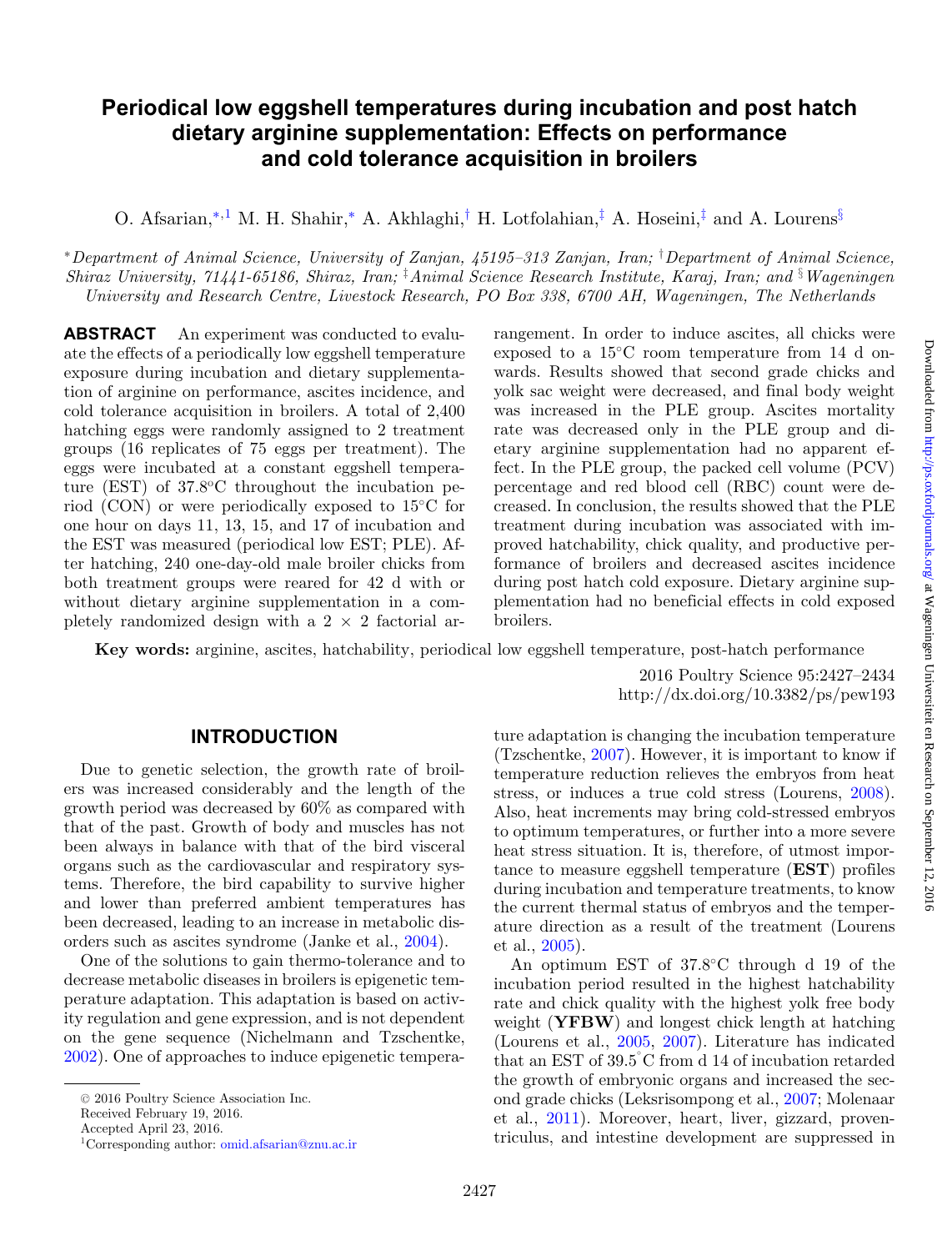embryo exposed to high EST (Leksrisompong et al., [2007;](#page-6-5) Maatjens et al., [2014a\)](#page-6-7). However, a few studies have addressed the effects of reduced EST on post-hatch thermal resistance. Maatjens et al. [\(2014a\)](#page-6-7) applied an EST of 36.7, 37.8, and 38.9◦ C from d 19 of incubation through hatching. Results showed that lower EST (36.7◦ C) resulted in a higher yolk-free body weight, liver weight, and intestinal weight at hatching as compared to those recorded for an EST of 38.9◦ C.

Arginine is an essential amino acid for birds and besides its structural role in growth, it is the precursor of endothelial nitric oxide (**NO**; Dudzinski and Michel, [2007\)](#page-6-8). It has been reported that the NRC's recommendations of arginine supports maximum growth and is not enough for the maximum production of NO (Dietert and Austic, [1994\)](#page-6-9). NO is a very strong vasodilator (Dudzinski and Michel, [2007\)](#page-6-8) anti-mitogenic (Tan et al., [2007\)](#page-6-10) compound, contributing to relaxation of the smooth muscles of pulmonary vessels, thereby maintaining vascular tone (Govers and Rabelink, [2001\)](#page-6-11). Thus, the decrease in NO production, because of the deficiency in arginine, may have an important contribution to the onset of ascites. There are also reports suggesting that arginine supplementation in the diet improved the cardiovascular function (Bautista-Ortega and Ruiz-Feria, [2010\)](#page-6-12) and reduced ascites incidence (Tan et al., [2007\)](#page-6-10) in chickens raised under low ambient temperatures.

There have been a number of studies dealing with the effects of short-term machine temperature reduction during incubation on hatchability and cold tolerance acquisition in broilers; however, these studies have not paid attention to controlling the EST. Also, the relation between periodically low EST treating during incubation in combination with the use of post-hatch vasodilator promoting feed additives, including arginine, on thermo-tolerance, ascites incidence, and broiler performance under low environmental temperatures are lacking. Therefore, the aim of the present experiment was to determine the effects of periodical low EST exposure during incubation and post-hatch arginine supplementation on ascites incidence, cold tolerance acquisition, and performance in broilers.

### **MATERIALS AND METHODS**

## *Incubation, Experimental Treatments, and Sampling*

All procedures in the current study were approved by the Animal Care and Welfare Committee of our institute. A total of 2,400 hatching eggs of approximately similar weights  $(65 \pm 6.5 \text{ g})$  were obtained from a 36-wk-old Arian breeder flock (Babolkenar Arian Line Breeding Center, Babolkenar, Iran). The eggs were stored at  $18^{\circ}$ C and  $65\%$  relative humidity for 3 days, pre-incubated at 24◦ C for 8 h, and incubated in a single stage incubator (Capacity: 16,800; Petersime, Zulte,

Belgium). The eggs were incubated at  $37.8^{\circ}$ C EST and at a relative humidity of 55 to 60% during the first 11 days of incubation. During incubation, the EST was recorded by an infrared digital thermometer (Braun, Kronberg, Germany) and machine temperature was adjusted in order to maintain the EST as close to  $37.8^{\circ}$ C as possible.

On d 11 of incubation, the eggs were candled, and those with viable embryos were randomly divided to 2 treatment groups (16 trays, 75 eggs per tray, and 1,200 eggs per treatment group). Each tray was considered as a replicate. The eggs were either incubated at a constant EST of 37.8oC throughout the incubation (**CON**) or periodically exposed to periodical low temperatures of 15◦C machine temperature for 1 h on d 11, 13, 15, and 17 of incubation (periodical low EST; **PLE**). The EST during incubation in CON and PLE group was recorded using an infrared digital thermometer (Braun, Kronberg, Germany) by contact at the equator of the eggs.

At hatching, 2 chicks per tray (32 chicks per treatment group) were randomly selected and killed by cervical dislocation to determine chick weight, residual yolk sac weight (**RYSW**), and body weight without the yolk sac (yolk free body weight; **YFBW**). Relative yolk weight was calculated using the following formula:

$$
\text{RYSW}(\%) = \frac{\text{yolk weight}}{\text{chick weight}} \times 100
$$

All hatched chicks were classified as saleable or cull (Sozcu and Ipek, [2015\)](#page-6-13). The rates of embryonic mortality, hatchability, and culled chicks were expressed as a percentage of fertile eggs (Sozcu and Ipek, [2015\)](#page-6-13). Unhatched eggs were broken open to determine the stage of embryonic mortality as 0 to 3 d, 4 to 14 d, 15 to 18 d, or 19 to 21 d according to Hamburger and Hamilton [\(1951\)](#page-6-14).

# *Broilers, Experimental Treatments, and Sampling*

The broiler rearing experiment was conducted using 240 male chicks from CON and PLE groups. All chicks were fed a same standard diet until 14 d of age. From d 14 onwards, the chicks were fed on either the standard (**STD**) or arginine-supplemented (5 g/kg; **ARG**) diet. Both groups comprised 8 replicates of 15 chicks for each incubation treatment group (120 birds in total). This experiment was conducted as a  $2 \times 2$  factorial arrangement with incubation treatment group and dietary treatment as factors. The birds were raised under standard conditions until 14 d of age (gradual reduction from  $32$  to  $30^{\circ}$ C) and lowered to a constant room temperature of  $15^{\circ}$ C from d 14 onwards (Akhlaghi et al., [2012\)](#page-6-15). The birds were fed with conventional mash broiler diet (Table [1\)](#page-2-0). Experimental diets met or exceeded the strain requirements as appropriate. All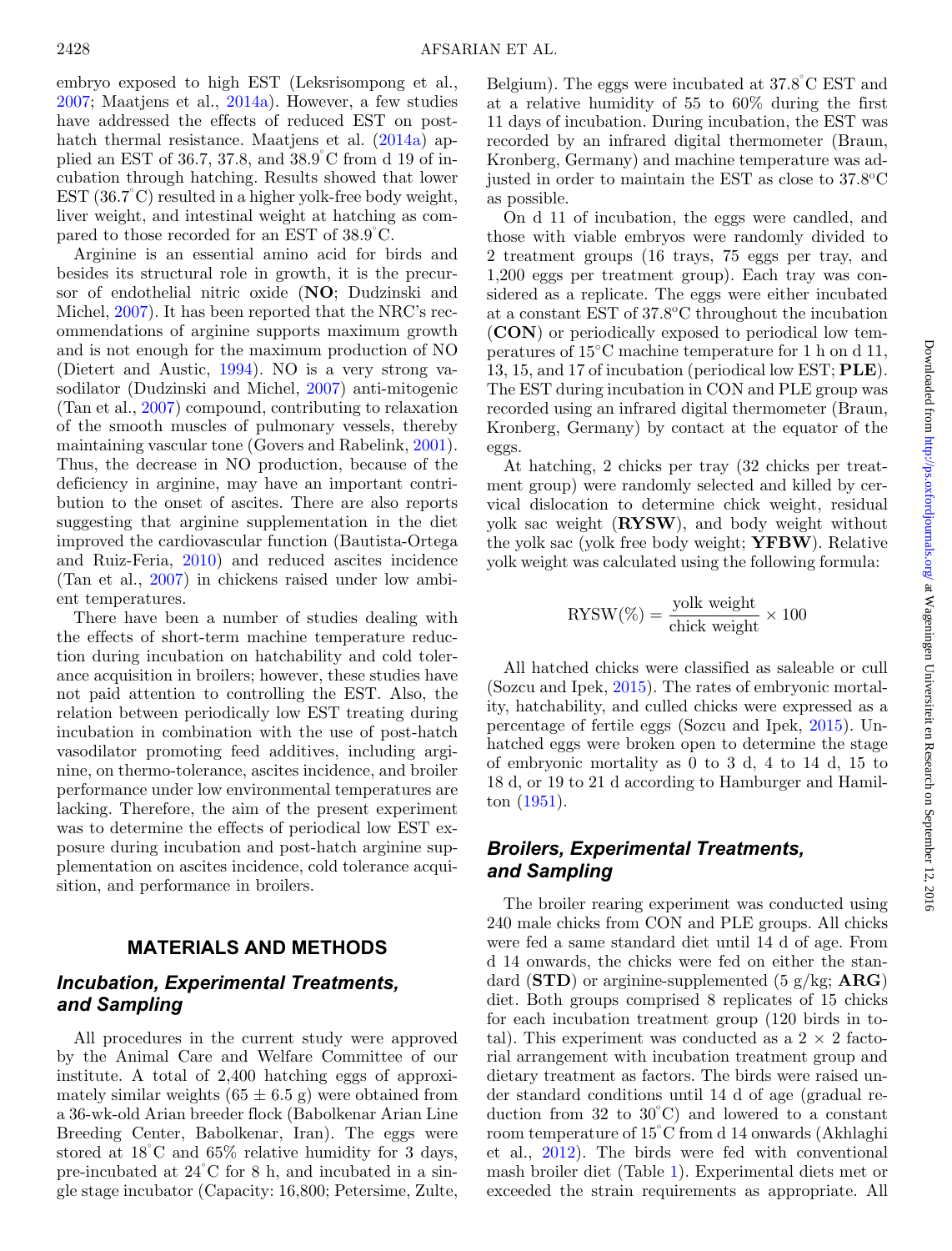<span id="page-2-0"></span>**Table 1.** Composition of the experimental diets (%).

| Item                        | Starter<br>(0 to 13 d) | Grower<br>$(14 \text{ to } 28 \text{ d})^1$ | Finisher<br>$(29 \text{ to } 42 \text{ d})^1$ |
|-----------------------------|------------------------|---------------------------------------------|-----------------------------------------------|
| Ingredient $(\%)$           |                        |                                             |                                               |
| Corn                        | 55.72                  | 58.33                                       | 64.47                                         |
| Soybean meal                | 39.34                  | 36.82                                       | 31.6                                          |
| Oil                         | 1.3                    | $1.5\,$                                     | 1.25                                          |
| Sodium bicarbonate          | 0.1                    | 0.1                                         | 0.1                                           |
| Salt                        | 0.38                   | 0.35                                        | 0.35                                          |
| Dicalcium-Phosphate         | 1.32                   | 1.32                                        | 0.9                                           |
| Limestone                   | 1.4                    | 1.2                                         | 1.1                                           |
| DL-Methionine               | 0.27                   | 0.27                                        | 0.13                                          |
| L- Lysine HCL               | 0.1                    | 0.1                                         | 0.03                                          |
| Threonine                   | 0.06                   | 0.06                                        | 0.06                                          |
| Phytase                     | 0.005                  | 0.005                                       | 0.005                                         |
| Vitamin and mineral permix  | 0.5                    | 0.5                                         | 0.5                                           |
| Calculated nutrient content |                        |                                             |                                               |
| CP(%)                       | 22                     | 21.1                                        | 19.1                                          |
| ME (kcol/kg)                | 2,850                  | 2,896                                       | 2,958                                         |
| Calcium $(\%)$              | 0.96                   | 0.87                                        | 0.73                                          |
| Available phosphorus $(\%)$ | 0.39                   | 0.38                                        | $0.3\,$                                       |
| Methionine $(\%)$           | 0.6                    | 0.59                                        | 0.43                                          |
| Lysine $(\%)$               | 1.26                   | $1.2\,$                                     | 1.02                                          |
| Arginine $(\%)$             | 1.46                   | 1.39                                        | 1.24                                          |

1Arginine was supplemented to standard diet at grower and finisher periods as  $5 \text{ g/kg}$ .

vitamin premix (kg): vitamin A, 14,000,000 IU; vitamin D3, 5,000,000 IU; vitamin E,  $60,000$  IU; vitamin B<sub>12</sub>,24 mg; riboflavin, 12,000 mg; niacin, 80,000 mg;d-pantothenic acid, 20,500 mg;vitamin K, 2,700 mg; folic acid, 1,800 mg; vitamin  $B_6$ , 5,000 mg; thiamine, 4,000 mg; d-biotin, 150 mg; Ca, 1.20%; Mn, 30.0%; Zn, 21.0%; Cu, 8,500 mg; I, 2,100 mg; Se, 500 mg; Mo, 1,670 mg.

chicks had free access to feed and water throughout the study. Body weight (**BW**) and feed intake were determined at weekly intervals. Blood samples were taken from the brachial vein into EDTA-coated tubes. A portion of blood was stored at 4◦C for determination of packed cell volume (**PCV**) and red blood cells (**RBC**) number after centrifugation (12 min at 1,800  $\times$  *g*). A small sample (0.5 mL) of blood was obtained from each bird, and a drop was used to prepare a blood smear slide. The slides were stained using a hematology staining kit (Polysciences Inc, Warrington, PA), air dried, and stored in a slide box. Heterophil/lymphocyte ratio was measured by taking the blood smear slides prepared earlier and observing them under  $1,000 \times$  magnifications using a microscope.

Another blood portion was centrifuged (12 min at  $1,800 \times g$ ) and the plasma was stored at  $-20^{\circ}$ C, pending for thyroid hormones, T3 and T4, using commercially available kits (Pars Azmon, Tehran, Iran) verified for avian quantifications (Akhlaghi et al., [2012\)](#page-6-15). Mortality rate was recorded daily and evaluated for diagnosis of ascites, where birds with accumulation of abdominal fluid were considered ascitic (Luger et al., [2002\)](#page-6-16). At 42 d, 2 birds per pen were killed by cervical dislocation to record heart, liver, spleen and bursa of Fabricius weights using the following formula:

relative weight (
$$
\%
$$
) =  $\frac{\text{organ weight (gr.)}}{\text{live body weight (gr.)}} \times 100$ 

The overall ascites incidence was presented as the cumulative ascites mortality throughout the production period, plus ascites observed at necropsy on d 42.

# *Statistical Analysis*

The data were subjected to analysis of variance (SAS Institute, [2002\)](#page-6-17). An arc-sine transformation was used for percentage data to obtain normally distributed data. Significant differences among treatment means were determined by the Duncan's multiple range tests. Broiler data were analysed by the GLM procedure. Ascites mortality rate was analyzed using the logistic regression model by the GENMOD procedure of the same package. The treatment effect was expressed significant  $(P \leq 0.05)$  based on chi-square test.

#### **RESULTS**

Figure [1](#page-3-0) summarizes the dynamics of the EST reduction during the egg exposure to  $15^{\circ}$ C machine temperature at d 11, 13, 15, and 17of incubation for 60 min. EST was most affected in eggs being incubated up to 11 d, and least influenced in older eggs. Lowering machine temperature at 17 d had only a small effect on EST, and EST was decreased by only  $2.4^{\circ}$ C after 60 minutes. The hatchability of fertile eggs did not affected by the thermal treatment  $(P = 0.51)$ ; however, the percentage of first grade chicks was higher  $(P = 0.02)$ in the PLE group than that of CON (Table [2\)](#page-3-1). Embryonic mortality rate in the third week of incubation was significantly different between the EST treatments  $(P = 0.01)$ . The BW and YFBM at hatching were not influenced in the PLE treatment. However, RYSW in the PLE treatment was 30% lower as compared to CON treatment  $(P = 0.003;$  Table [3\)](#page-3-2). Final BW at the end of grow-out period in the PLE group was 69 g higher than that recorded for the CON treatment group  $(P < 0.05;$  Table [4\)](#page-4-0). The FCR was decreased in the PLE treatment compared to the CON treatment (Table [4\)](#page-4-0). Ascites mortality rate in the PLE treatment group was 6.9 percent as low as that found in the CON group  $(P < 0.05)$ . The findings showed that dietary supplementation of arginine had no effect on growth performance, but it was associated reduced ascites mortality rate  $(P < 0.05$ ; Table [4\)](#page-4-0).

Relative spleen weight  $(P < 0.05)$  and the number of lymphocytes  $(P < 0.05)$  were greater in the PLE than in the CON treatment group (Table [5\)](#page-4-1). Heterophil to lymphocyte ratio was lower in the PLE treatment  $(P < 0.01)$ . Suppl[e](#page-3-2)mentary arginine in the diet was associated with an increased circulatory lymphocyte percentage  $(P < 0.05)$ . Heart weight, RBC, PCV, and the plasma levels of T3 and T4 were lower in the PLE treatment than in the control group ( $P < 0.05$ ; Table [6\)](#page-5-0).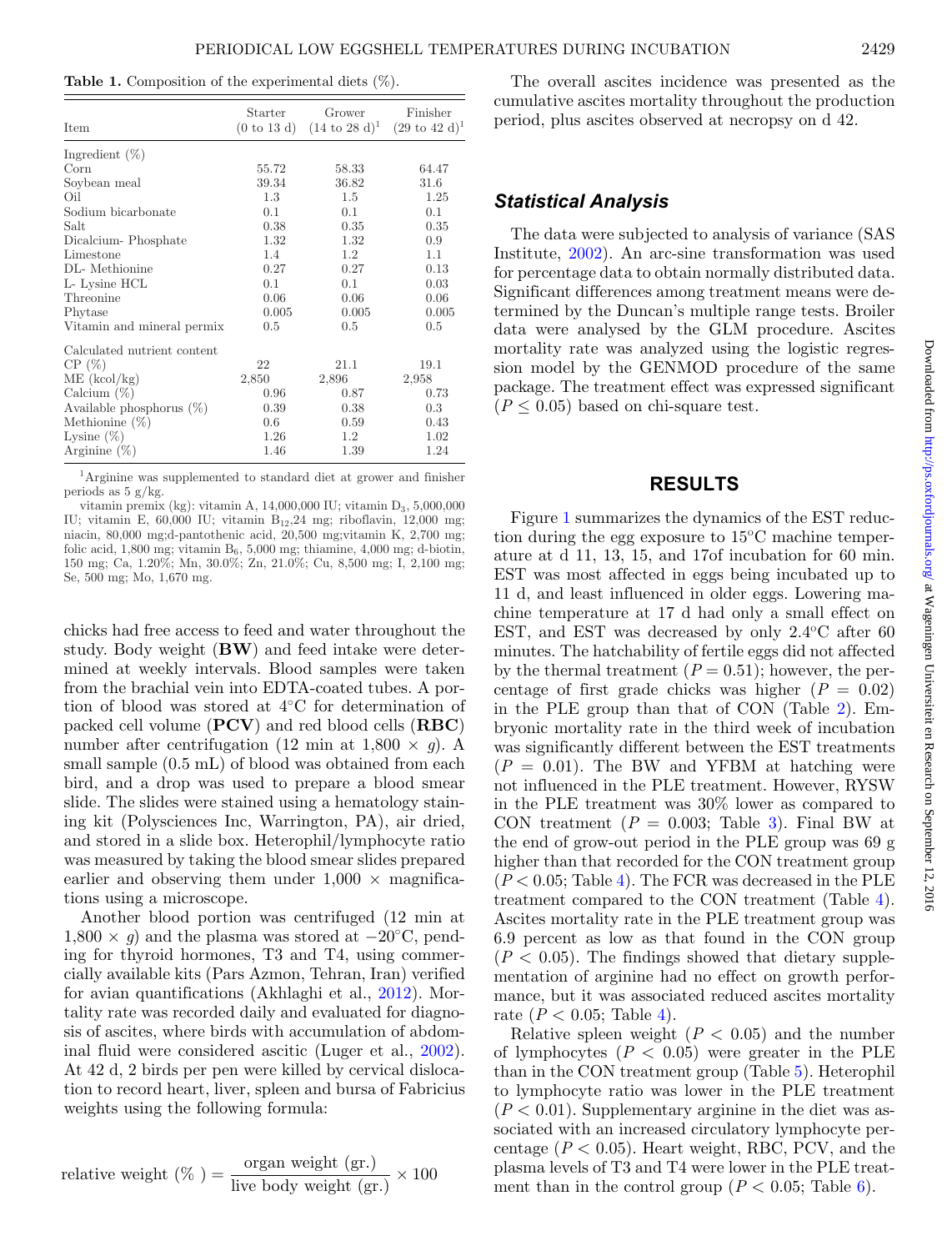<span id="page-3-0"></span>

<span id="page-3-1"></span>**Figure 1.** The eggshell temperature (EST) profiles in treatment groups during the periodically low EST treatment (PLE) on d11, 13, 15, and 17 of incubation.

**Table 2.** Effects of periodically low eggshell temperature (EST) during incubation on hatchability rate, chick quality and embryonic mortality.

| Item       | Hatchability<br>96) | First grade<br>chicks $(\%)$ | Embryo mortality (as percent of fertile eggs) |           |                   |                               |  |
|------------|---------------------|------------------------------|-----------------------------------------------|-----------|-------------------|-------------------------------|--|
|            |                     |                              | $0 \text{ to } 3 \text{ d}$                   | 4 to 14 d | 15 to 18 d        | $19 \text{ to } 21 \text{ d}$ |  |
| $EST.$ °C  |                     |                              |                                               |           |                   |                               |  |
| <b>CON</b> | 84.03               | $78.42^{b}$                  | 3.37                                          | 2.62      | $4.62^{\rm a}$    | 0.87 <sup>b</sup>             |  |
| PLE        | 85.31               | $82.72^{\rm a}$              | 3.31                                          | 2.56      | 2.93 <sup>b</sup> | 1.81 <sup>a</sup>             |  |
| <b>SEM</b> | 1.48                | 1.46                         | 0.52                                          | 0.48      | 0.41              | 0.22                          |  |
| $P$ -value | 0.51                | 0.04                         | 0.93                                          | 0.93      | 0.01              | 0.01                          |  |

<sup>a,b</sup>Within column, values with different superscripts differ significantly ( $P \leq 0.05$ ).

CON = eggs incubated at 37.8<sup>o</sup> EST; PLE = Periodically Low EST exposure to 15<sup>o</sup>C for 1 h on d 11, 13, 15, and 17 of incubation.

<span id="page-3-2"></span>**Table 3.** Effects of periodically low eggshell temperature (EST) during incubation on chick quality indices.

| Item       | BW(g) | RYSW $(\%)$       | YFBW(g) |
|------------|-------|-------------------|---------|
| $EST.$ °C  |       |                   |         |
| <b>CON</b> | 49.62 | 8.84 <sup>a</sup> | 43.87   |
| <b>PLE</b> | 47.37 | $6.15^{b}$        | 43.37   |
| <b>SEM</b> | 1.30  | 0.38              | 1.32    |
| $P$ -value | 0.24  | 0.003             | 0.79    |

 $BW = Body weight$ ;  $RYSW = residual yolk$  sac weight; YFBW = yolk free body weight.

a,bWithin column, values with different superscripts differ significantly ( $P \leq 0.05$ ).

 $CON = eggs$  incubated at 37.8° EST;  $PLE = Periodically$ Low EST exposure to 15◦C for 1 h on d 11, 13, 15, and 17 of incubation.

#### **DISCUSSION**

The aim of the present study was to determine the effects of periodical cold stress during incubation with or without arginine supplementation on hatchability rate, and cold tolerance acquisition in broilers. The chick quality has been demonstrated to be important for a good start for the chick and broiler performance

(Meijerhof, [2009b\)](#page-6-18). Absorption of the yolk sac into the abdominal cavity of the embryo during the late phase of the incubation period provides nutrients to the chicks during early post-hatch life. In this study, implementation of periodical cold stress during the incubation period considerably decreased the percentage of second grade chicks. This result agreed with other studies (Decuypere, [1984;](#page-6-19) Joseph et al., [2006\)](#page-6-20). These authors reported that decreasing machine temperature to optimize EST in the setters, resulted in a decrease in the number second grade chicks.

As we know, the yol[k](#page-4-0) sac is a vital impotence for embryonic development and the absorption of nutrients from the yolk sac is essential to initiate body growth (Meijerhof, [2009a\)](#page-6-21) and for development of the small intestine (Noy and Skalan, [1999\)](#page-6-22). If there was a large amount of residual yolk, then less development had occurred (Meijerhof, [2009b\)](#page-6-18). It has clearly been shown that absorption of higher amount of yolk sac increased the development of the small intestine and lungs. In this study, PLE during incubation improved the yolk utilization and, hence, reduced the yolk sac weight. The results of this study agree with those of the previous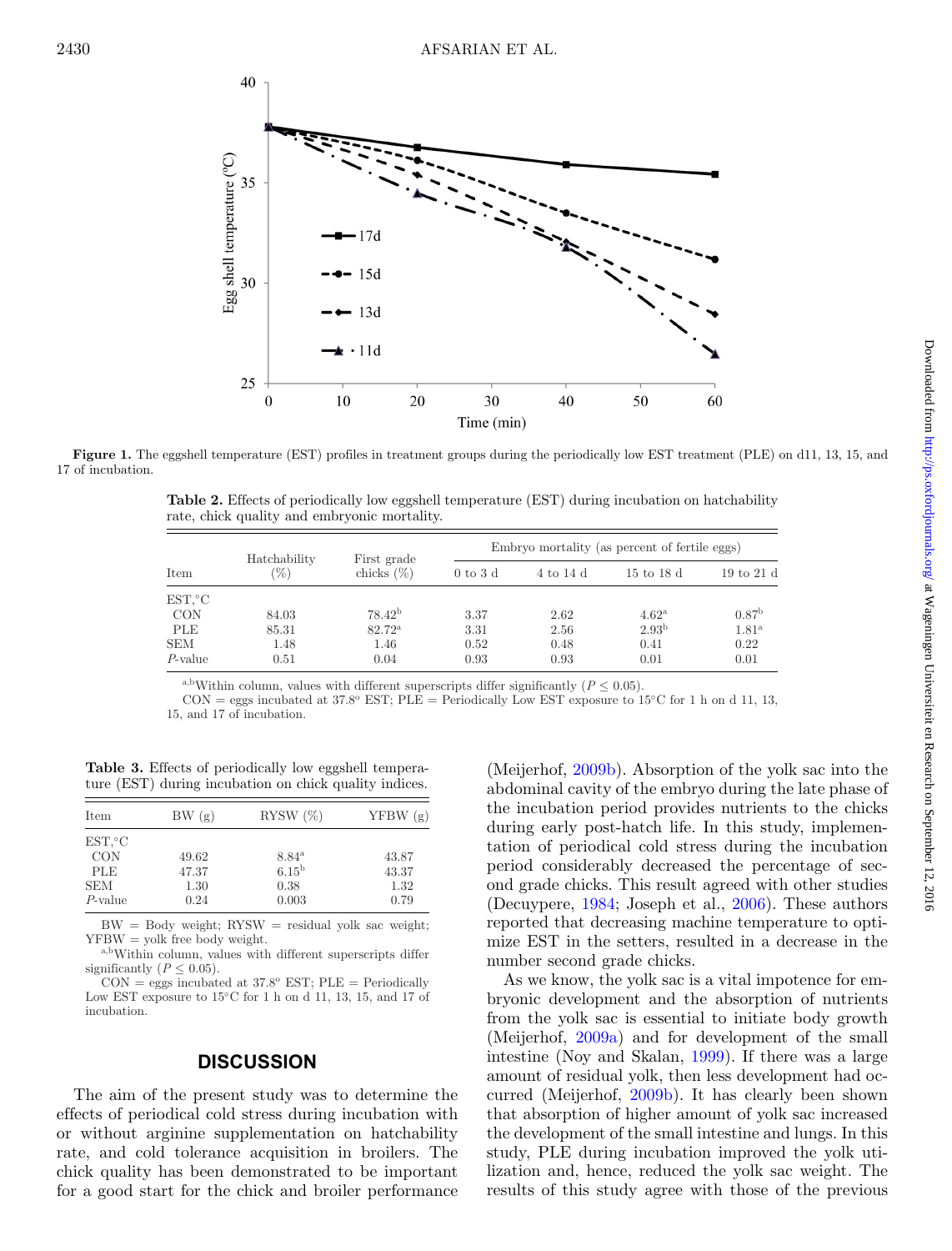<span id="page-4-0"></span>

| Item                            | Feed intake $(g)$ | BW(g)           | <b>FCR</b>         | Ascites mortality $(\%)$ | Overall mortality $(\%)$ |
|---------------------------------|-------------------|-----------------|--------------------|--------------------------|--------------------------|
| EST, °C                         |                   |                 |                    |                          |                          |
| PLE                             | 4,043             | $2.061^{\rm a}$ | 1.963 <sup>b</sup> | 10.87 <sup>b</sup>       | 21.39                    |
| <b>CON</b>                      | 4,064             | $1,992^{\rm b}$ | $2.040^{\rm a}$    | $17.75^{\rm a}$          | 23.90                    |
| Diet.                           |                   |                 |                    |                          |                          |
| $\rm{ARG}$                      | 4,019             | 2,028           | 1.981              | 14.37                    | 21.87                    |
| <b>STD</b>                      | 4,090             | 2,023           | 2.021              | 14.25                    | 23.42                    |
| <b>SEM</b>                      | 72.68             | 21.63           | 0.025              | 1.48                     | 5.65                     |
| $EST$ $\mathcal{C} \times$ Diet |                   |                 |                    |                          |                          |
| $PLE \times ARG$                | 4,091             | 2,082           | 1.965              | 11.25                    | 23.75                    |
| $PLE \times STD$                | 3,995             | 2,039           | 1.960              | 10.50                    | 19.03                    |
| $CON \times ARG$                | 3,946             | 1,974           | 1.998              | 17.50                    | 20.00                    |
| $CON \times STD$                | 4.183             | 2,008           | 2.082              | 18.00                    | 27.81                    |
| <b>SEM</b>                      | 102.79            | 30.58           | 0.035              | 4.11                     | 7.99                     |
| Source of variation             |                   |                 |                    |                          |                          |
| <b>EST</b>                      | 0.84              | 0.04            | 0.05               | 0.01                     | 0.76                     |
| Diet                            | 0.51              | 0.88            | 0.28               | 0.98                     | 0.85                     |
| $EST \times Diet$               | 0.13              | 0.24            | 0.23               | 0.88                     | 0.49                     |

**Table 4.** Effects of periodical cold stress during incubation with or without arginine supplementation on growth performance and ascites mortality.

<sup>a,b</sup>Within columns, values with different superscripts differ significantly ( $P \le 0.05$ ).

CON = eggs incubated at 37.8° EST; PLE = Periodically Low EST exposure to 15°C for 1 h on d 11, 13, 15, and 17 of incubation;  $STD = standard diet$ ;  $ARG = arginine-supplemented (5 g/kg)$ .

<span id="page-4-1"></span>**Table 5.** Effects of periodical cold stress during incubation with or without arginine supplementation on immune organs relative weight and immune cell counts.

| Item                        | Spleen $(\%)$<br>Bursa of Fabricius $(\%)$ |       | Leucocyte ( $\times$ 10 <sup>3</sup> ) | $H(\%)$ | L(%)               | H/L               |  |
|-----------------------------|--------------------------------------------|-------|----------------------------------------|---------|--------------------|-------------------|--|
| EST, °C                     |                                            |       |                                        |         |                    |                   |  |
| PLE                         | $0.161^{\rm a}$                            | 0.16  | 28.9                                   | 27.90   | 71.87 <sup>a</sup> | 0.39 <sup>b</sup> |  |
| <b>CON</b>                  | 0.108 <sup>b</sup>                         | 0.17  | 28.4                                   | 28.50   | 68.00 <sup>b</sup> | $0.42^{\rm a}$    |  |
| Diet.                       |                                            |       |                                        |         |                    |                   |  |
| $\rm{ARG}$                  | 0.138                                      | 0.17  | 28.8                                   | 27.87   | $71.25^{\rm a}$    | 0.39              |  |
| <b>STD</b>                  | 0.131                                      | 0.15  | 28.4                                   | 28.50   | $68.62^{b}$        | 0.41              |  |
| <b>SEM</b>                  | 0.015                                      | 0.02  | 0.86                                   | 0.80    | 0.55               | 0.01              |  |
| $EST.^{\circ}C \times Diet$ |                                            |       |                                        |         |                    |                   |  |
| $PLE \times ARG$            | 0.158                                      | 0.16  | 28.8                                   | 27.75   | 73.25              | 0.38              |  |
| $PLE \times STD$            | 0.165                                      | 0.15  | 28.9                                   | 28.00   | 70.50              | 0.39              |  |
| $CON \times ARG$            | 0.118                                      | 0.17  | 28.8                                   | 28.00   | 69.25              | 0.40              |  |
| $CON \times STD$            | 0.098                                      | 0.16  | 27.8                                   | 29.00   | 66.75              | 0.43              |  |
| <b>SEM</b>                  | 0.021                                      | 0.025 | 1.21                                   | 1.12    | 0.78               | 0.015             |  |
| Source of variation         |                                            |       |                                        |         |                    |                   |  |
| EST                         | 0.04                                       | 0.70  | 0.66                                   | 0.60    | 0.001              | 0.05              |  |
| Diet                        | 0.77                                       | 0.50  | 0.70                                   | 0.60    | 0.01               | 0.15              |  |
| $EST \times Diet$           | 0.53                                       | 1.00  | 0.66                                   | 0.75    | 0.87               | 0.74              |  |

<sup>a,b</sup>Within columns, values with different superscripts differ significantly ( $P \leq 0.05$ ).

 $CON = eggs\, incubated\,at\,37.8°\,EST; PLE = Periodically\,Low\,EST\,exposure\ to\ 15°C\,for\,1\,h\,on\,d\,11,\,13,\,15,\,and$ 

17 of incubation;  $STD = standard diet$ ;  $ARG = arginine-supplemented (5 g/kg)$ .

reports (Yalçin et al., [2012;](#page-7-1) Ipek et al., [2014;](#page-6-23) Maatjens et al., [2016\)](#page-6-24). Improved yolk utilization is a reflection of improved embryonic development (Lourens et al., [2011\)](#page-6-25) which might explain the increased thyroid hormones secretion from embryonic thyroid gland during PLE. Decuypere [\(1984\)](#page-6-19) reported an inverse relationship between the incubation temperature and thyroid hormone secretion from the embryonic thyroid gland. In the PLE treatment, average BW was improved compared to the CON group. These findings were in accordance with that of Shinder et al. [\(2009\)](#page-6-26) who reported that applying intermittent low temperatures during the later stages of incubation period improved the average BW of chickens reared in cold environments. Low ambient temperature increases the bird's requirements for energy; therefore, a larger part of the daily energy intake will be allocated to maintenance at the cost of performance (Shinder et al., [2002;](#page-6-27) Shinder et al., [2009\)](#page-6-26). Broiler chicks belonging to the PLE group were more resistant to coldness and showed no increase in the levels of thyroid hormones. It can be suggested that the PLE broilers were therefore better able to allocate their energy efficiently in favor of growth instead of maintenance.

In the present experiment, the mortality caused by ascites in the PLE was lower than that of CON group. This finding was in agreement with the previous reports (Shinder et al., [2011;](#page-6-28) Shahir et al., [2012\)](#page-6-29) where cold conditioning of embryos or post-hatch chicks was associated with a decreased ascites incidence. Shahir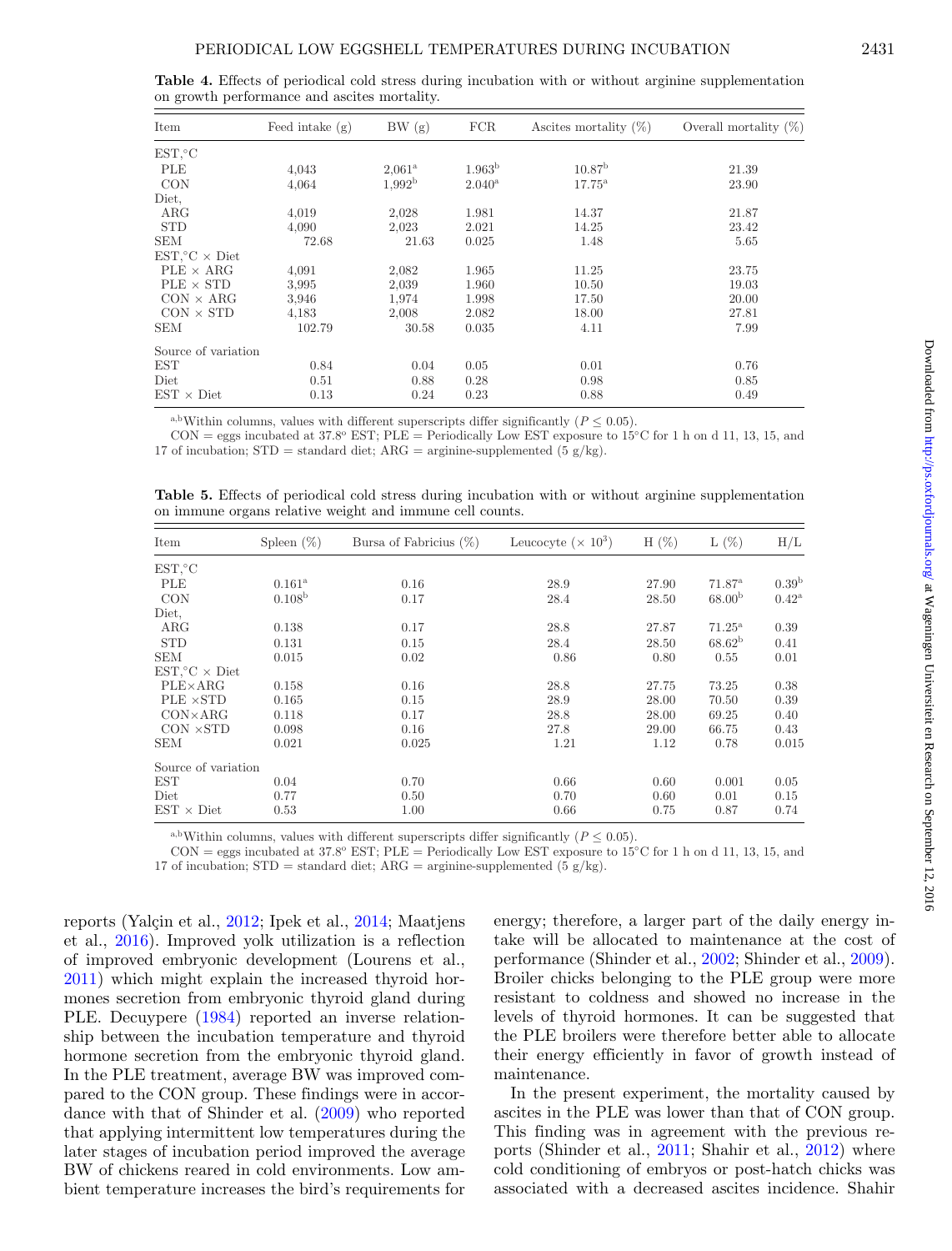<span id="page-5-0"></span>**Table 6.** Effects of periodical cold stress during incubation with or without arginine supplementation on visceral organs, RBC, PCV and thyroid hormone status of broilers at 42 d of age.

| Item                        | Heart $(\%)$      | Liver $(\%)$ | RBC $(\times 10^6 / \mu L)$ | PCV $(\%)$         | $T_3$ ( $\mu$ g/dL) | $T_4$ ( $\mu$ g/dL) | $T_3/T_4$ |
|-----------------------------|-------------------|--------------|-----------------------------|--------------------|---------------------|---------------------|-----------|
| EST, °C                     |                   |              |                             |                    |                     |                     |           |
| PLE                         | 0.58 <sup>b</sup> | 2.42         | 2.37 <sup>b</sup>           | 30.17 <sup>b</sup> | 2.87 <sup>b</sup>   | 4.00 <sup>b</sup>   | 0.73      |
| <b>CON</b>                  | $0.64^{\rm a}$    | 2.41         | $2.55^{\mathrm{a}}$         | $32.57^{\rm a}$    | 3.70 <sup>a</sup>   | 5.36 <sup>a</sup>   | 0.69      |
| Diet.                       |                   |              |                             |                    |                     |                     |           |
| $\rm{ARG}$                  | 0.61              | 2.49         | 2.41                        | 30.75              | 3.01                | 4.42                | 0.70      |
| <b>STD</b>                  | 0.61              | 2.35         | 2.51                        | 32.00              | 3.56                | 4.94                | 0.72      |
| <b>SEM</b>                  | 0.02              | 0.16         | 0.05                        | 0.62               | 0.23                | 0.34                | 0.043     |
| $EST.^{\circ}C \times Diet$ |                   |              |                             |                    |                     |                     |           |
| $PLE \times ARG$            | 0.60              | 2.57         | 2.34                        | 30.40              | 2.70                | 3.74                | 0.74      |
| $PLE \times STD$            | 0.55              | 2.27         | 2.40                        | 29.95              | 3.03                | 4.26                | 0.71      |
| $CON \times ARG$            | 0.61              | 2.40         | 2.49                        | 31.10              | 3.32                | 5.10                | 0.65      |
| $CON \times STD$            | 0.66              | 2.42         | 2.62                        | 34.05              | 4.08                | 5.63                | 0.73      |
| <b>SEM</b>                  | 0.03              | 0.22         | 0.07                        | 0.87               | 0.33                | 0.48                | 0.06      |
| Source of variation         |                   |              |                             |                    |                     |                     |           |
| <b>EST</b>                  | 0.04              | 0.98         | 0.03                        | 0.02               | 0.03                | 0.02                | 0.54      |
| Diet                        | 0.96              | 0.54         | 0.22                        | 0.18               | 0.12                | 0.30                | 0.66      |
| $EST \times Diet$           | 0.08              | 0.48         | 0.67                        | 0.07               | 0.53                | 0.99                | 0.36      |

<sup>a,b</sup>Within columns, values with different superscripts differ significantly ( $P \leq 0.05$ ).

CON = eggs incubated at 37.8o EST; PLE = Periodically Low EST exposure to 15◦C for 1 h on d 11, 13, 15, and

17 of incubation;  $STD = standard$  diet;  $ARG = arginine-supplemented$  (5 g/kg).

et al. [\(2012\)](#page-6-29) hypothesized that this effect might be attributed to thyroid hormone metabolism in cold conditioned birds. However, Shinder et al. [\(2011\)](#page-6-28) related this finding to the change of post-hatch metabolic rate and body temperature of broilers. According to Tzschentke [\(2007\)](#page-7-0), prenatal cold experience decrease neuronal hypothalamic cold sensitivity.

Dietary supplementation of arginine reduced the percentage of ascitic birds. This finding was in accordance with those of Tan et al.  $(2007)$ , who reported a reduced ascites incidence for arginine supplemented diets, being mainly due to an enhanced synthesis of NO. Arginine is the precursor of NO, a very strong vasodilator causing relaxation and dilatation of pulmonary vessel's smooth muscle (Dudzinski and Michel, [2007\)](#page-6-8).

In the present experiment, relative spleen weight and the number of lymphocytes in PLE broilers were increased. This finding contradicts to those of Santin et al. [\(2003\)](#page-6-30), who suggested that changing the incubation temperature did not affect chicken immune responses. The difference found in these 2 experiments may be attributed to the duration and the level of induced cold stress. The mechanism by which the change in environmental temperature influences immune response has not completely been identified, but it seems that the level of circulating corticosteroids increases with a decrease in the ambient temperature. These hormones decrease thymus and spleen weights and reduce cell amplification factors and interleukin II (Siegel and Latimer, [1984\)](#page-6-31). The ratio of heterophil to lymphocyte is a good indication of stress in broilers (Puvadolpirod and Thaxton, [2000\)](#page-6-32). Therefore a decrease in the ratio of hetrophil to lymphocyte in PLE chickens may indicate that these chickens accustomed to the temperature change in their growth environment.

In the present study, the average heart weight of PLE chickens was decreased. This finding is in accordance with Shinder et al. [\(2009,](#page-6-26) [2011\)](#page-6-28), who related this changes to blood levels of thyroid hormones. Decreased incubation temperature is expected to increase the secretion of thyroid hormones from the embryonic thyroid gland, leading to a more efficient development in cardiovascular and pulmonary systems (Wittmann et al., [1983\)](#page-7-2).

It was observed that under low post hatch environmental temperatures, the number of RBC and PCV of chickens in the PLE group was decreased in comparison with that of the control group and improved thermal resistance to cold, which is comparable to the findings of Shinder et al. [\(2009\)](#page-6-26). Increased number of RBC and PCV as responses to decreased blood oxygen pressure (Julian et al., [1989;](#page-6-33) Schlosberg et al., [1998\)](#page-6-34) is the bird's physiological adaptations when facing low environmental temperatures (Wideman et al., [1998a\)](#page-7-3). An increase in PCV means a higher blood viscosity and more resistance toward the flow which leads to hypertension in pulmonary vessels and ends in ascites.

The results of the present experiment showed that levels of T3 and T4 in chickens of CON group were higher as compared to the PLE group. This finding was in partly accordance with those of Shahir et al. [\(2012\)](#page-6-29) who reported that cold conditioning of broiler chicks decreased the circulatory T3 concentration. The PLE increases secretion of thyroid hormones from embryonic thyroid gland and this in turn affects the neurons responsible for temperature detection in hypothalamus and this changes neuron's sensitivity to temperature changes during post-natal growth (McNabb, [2006,](#page-6-35) [2007;](#page-6-36) Tzschentke, [2007\)](#page-7-0). Decreasing the ambient temperature apparently did not over-stimulate thyroid secretion in PLE chickens in the current study.

It can be concluded that during incubation, it is of great importance to measure EST to determine the impact of treatments on embryonic development. Machine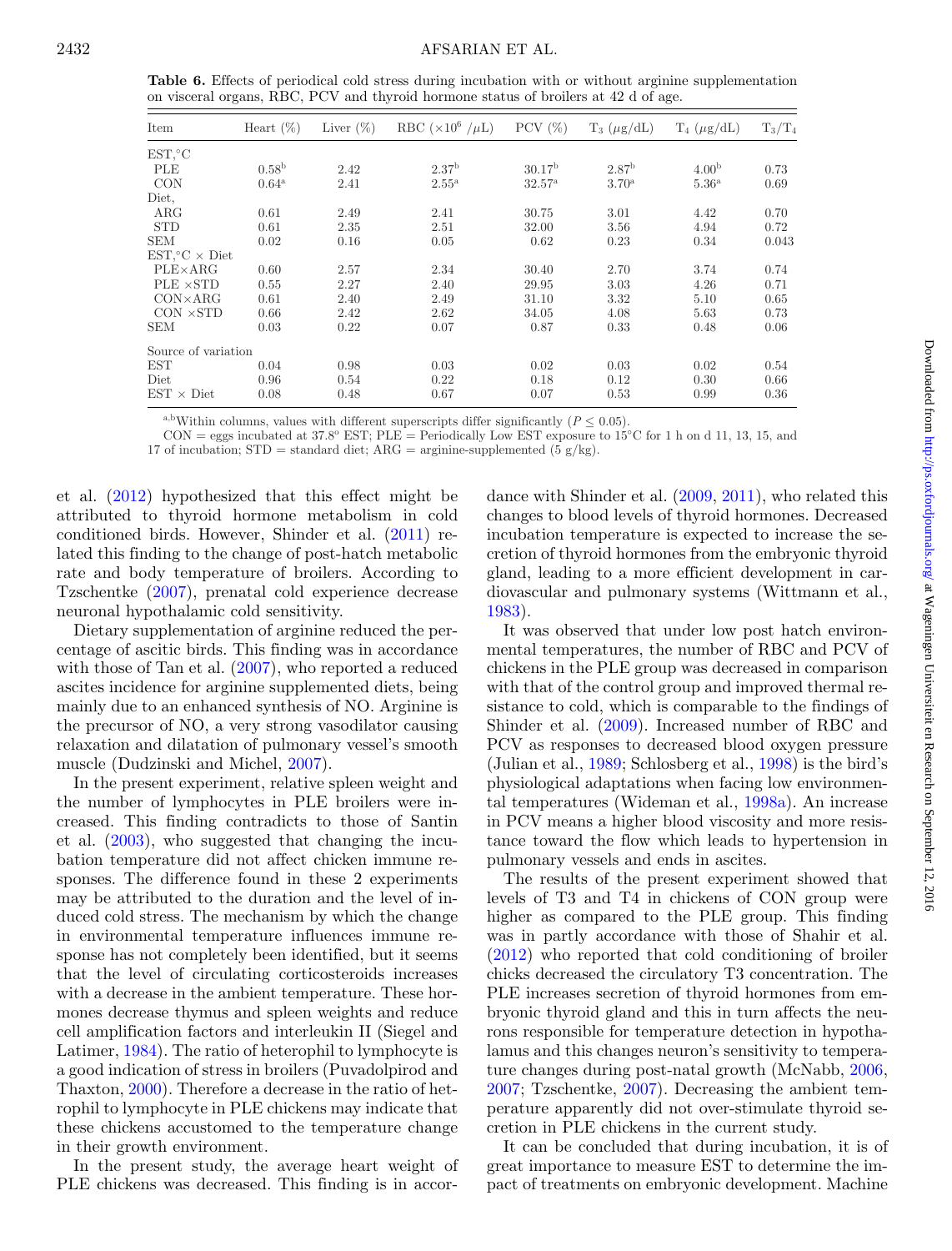temperature reduction during early stages in incubation has a far larger impact on the EST than late incubation when heat production is higher. Even though, the impact on EST was less during later stages of incubation, PLE during incubation increased the growth performance and decreased ascites incidence in low post-hatch temperature environments. Next to PLE, supplementation of arginine had no apparent effect on performance or ascites incidence when broilers were reared under low environmental temperatures. In conclusion, PLE treatment might be beneficial to embryonic development in broilers and might be used readily in the routine hatchery practice to improve hatching results and chick quality.

### **REFERENCES**

- <span id="page-6-15"></span>Akhlaghi, A., M. J. Zamiri, A. ZareShahneh, Y. Jafari Ahangari, A. Nejati Javaremi, G. Rahimi Mianji, M. R. Mollasalehi, H. Shojaie, A. A. Akhlaghi, H. Deldar, H. Atashi, Z. Ansari Pirsaraei, and M. Zhandi. 2012. Maternal hyperthyroidism is associated with a decreased incidence of cold-induced ascites in broiler chickens. Poult. Sci. 91:1165–1172.
- <span id="page-6-12"></span>Bautista-Ortega, J., and C. A. Ruiz-Feria. 2010. L-Arginine and antioxidant vitamins E and C improve the cardiovascular performance of broiler chickens grown under chronic hypobaric hypoxia. Poult. Sci. 89:2141–2146.
- <span id="page-6-19"></span>Decuypere, E. 1984. Incubation temperature in relation to postnatal performance in chickens. Arch. Exp. Vet. 38:439–449.
- <span id="page-6-9"></span>Dietert, R. R., and R. E. Austic. 1994. Environment-immune interactions. Poult. Sci. 73:1062–1076.
- <span id="page-6-8"></span>Dudzinski, D. M., and T. Michel. 2007. Life history of eNOS: Partners and pathways. Cardiovasc. Res. 75:247–260.
- <span id="page-6-11"></span>Govers, R., and T. J. Rabelink. 2001. Cellular regulation of endothelial nitric oxide synthase. Am. J. Physiol. Renal Physiol. 280:F193–F206.
- <span id="page-6-14"></span>Hamburger, V., and H. L. Hamilton. 1951. A series of normal stages in the development of the chick embryo. J. Morphol. 88:49–92.
- <span id="page-6-23"></span>Ipek, A., U. Sahan, S. C. Baycan, and A. Sozcu. 2014. The effects of different eggshell temperatures on embryonic development, hatchability, chick quality, and first-week broiler performance. Poult. Sci. 93:464–472.
- <span id="page-6-0"></span>Janke, O., B. Tzschentke, and M. Boerjan. 2004. Comparative investigations of heat production and body temperature in embryos of modern chicken breeds. Avian Poult. Biol. Rev. 15:191–196.
- <span id="page-6-20"></span>Joseph, N. S., A. Lourens, and Moran, Jr. 2006. The effects of suboptimal eggshell temperature during incubation on broiler chick quality, live performance, and further processing yield. Poult. Sci. 85:932–938.
- <span id="page-6-33"></span>Julian, R. J., I. Mcmillan, and M. Aquinton. 1989. The effect of cold and dietary energy on right ventricular hypertrophy, right ventricular failure and ascites in meat type chickens. Avian Pathol. 18:675–684.
- <span id="page-6-5"></span>Leksrisompong, N., H. Romero-Sanchez, P. W. Plumstead, K. E. Brannan, and J. Brake. 2007. Broiler incubation. 1. Effect of elevated temperature during late incubation on body weight and organs of chicks. Poult. Sci. 86:2685–2691.
- <span id="page-6-2"></span>Lourens, A. 2008. Embryo temperature during incubation: practice and theory. PhD thesis, Wageningen University, The Netherlands.
- <span id="page-6-4"></span>Lourens, A., H. van den Brand, M. J. W. Heetkamp, R. Meijerhof, and B. Kemp. 2007. Effects of eggshell temperature and oxygen concentration on embryo growth and metabolism during incubation. Poult. Sci. 86:2194–2199.
- <span id="page-6-3"></span>Lourens, A., H. van den Brand, R. Meijerhof, and B. Kemp. 2005. Effect of eggshell temperature during incubation on embryo development, hatchability and post-hatch development. Poult. Sci. 84:914–920.
- <span id="page-6-25"></span>Lourens, A., R. Meijerhof, B. Kemp, and H. van den Brand. 2011. Energy partitioning during incubation and consequences for embryo temperature: A theoretical approach. Poult. Sci. 90:516–523.
- <span id="page-6-16"></span>Luger, D., D. Shinder, and S. Yahav. 2002. Hyper- or hypothyroidism: Its association with the development of ascites syndrome in fast-growing chickens. Gen. Comp. Endocr. 127:293–299.
- <span id="page-6-7"></span>Maatjens, C. M., I. A. M. Reijrink, R. Molenaar, C. W. van der Pol, B. Kemp, and H. van den Brand. 2014a. Temperature and CO2 during the hatching phase. I. Effects on chick quality and organ development. Poult. Sci. 93:645–654.
- <span id="page-6-24"></span>Maatjens, C. M., I. A. M. van Roovert-Reijrink, B. Engel, C. W. van der Pol, B. Kemp, and H. van den Brand. 2016. Temperature during the last week of incubation. I. Effects on hatching pattern and broiler chicken embryonic organ development. Poult. Sci. 00:1–10.
- <span id="page-6-35"></span>McNabb, F. M. A. 2006. Avian thyroid development and adaptive plasticity. Gen. Comp. Endocr. 147:93–101.
- <span id="page-6-36"></span>McNabb, F. M. A. 2007. The hypothalamic-pituitary-thyroid (HPT) axis in birds and its role in bird development and reproduction. Crit. Rev. Toxicol. 37:163–193.
- <span id="page-6-21"></span>Meijerhof, R. 2009a. The influence of incubation on chick quality and broiler performance. Pages 167–176 in Proc. 20th Austral. Poult. Sci. Symp., 9–11 February 2009. New South Wales, Sydney, Australia.
- <span id="page-6-18"></span>Meijerhof, R. 2009b. Incubation principles: What does the embryo expect from us? Pages 106–111 in Proc. 20th Aust. Poult. Sci. Symp., 9–11 February 2009. New South Wales, Sydney, Australia.
- <span id="page-6-6"></span>Molenaar, R., R. Hulet, R. Meijerhof, C. M. Maatjens, B. Kemp, and H. van den Brand. 2011. High eggshell temperatures during incubation decrease growth performance and increase the incidence of ascites in broiler chickens. Poult. Sci. 90:624–632.
- <span id="page-6-1"></span>Nichelmann, M., and B. Tzschentke. 2002. Ontogeny of thermoregulation in precocial birds. Comp. Biochem. Physiol. 131:751–763.
- <span id="page-6-22"></span>Noy, Y., and D. Sklan. 1999. Energy utilization in newly hatched chicks. Poult. Sci. 78:1750–1756.
- <span id="page-6-32"></span>Puvadolpirod, S., and J. P. Thaxton. 2000. Model of physiological stress in chickens 3. Temporal patterns of response. Poult. Sci. 79:377–382.
- <span id="page-6-30"></span>Santin, E., A. Maiorka, W. J. C. Polveiro, A. C. PaulilloLaurentiz, S. A. Borges, and A. V. Fischer da Silva. 2003. Effect of Environmental Temperature on Immune Response of Broilers. J. Appl. Poult. Res. 12:247–250.
- <span id="page-6-17"></span>SAS Institute Inc. 2002. JMP User's Guide. Version 5. SAS Institute. Inc., Cary, NC.
- <span id="page-6-29"></span>Shahir, M. H., S. Dilmagani, and B. Tzschentke. 2012. Early-age cold conditioning of broilers: effects of timing and temperature. Br. Poult. Sci. 53:538–544.
- <span id="page-6-27"></span>Shinder, D., D. Luger, M. Rusal, V. Rzepakovsky, V. Bresler, and S. Yahav. 2002. Early age cold conditioning in broiler chickens (Gallus domesticus): Thermo-tolerance and growth responses. J. Therm. Biol. 27:517–523.
- <span id="page-6-26"></span>Shinder, D., M. Rusal, M. Giloh, and S. Yahav. 2009. Effect of repetitive acute cold exposures during the last phase of broiler embryogenesis on cold resistance through the life span. Poult. Sci. 88:636–646.
- <span id="page-6-28"></span>Shinder, D., M. Rusal, M. Giloh, S. Druyan, Y. Piestun, and S. Yahav. 2011. Improvement of cold resistance and performance of broilers by acute cold exposure during late embryogenesis. Poult. Sci. 90:633–641.
- <span id="page-6-34"></span>Shlosberg, A., M. Bellaiche, E. Berman, S. Perk, N. Deeb, E. Neumark, and A. Cahaner. 1998. Relationship between broiler chicken hematocrit-selected parents and their progeny, with regard to hematocrit, mortality from ascites and body weight. Res. Vet. Sci. 64:105–109.
- <span id="page-6-31"></span>Siegel, H. S., and J. W. Latimer. 1984. Interaction of high temperature and Salmonella pullorum antigen concentration on serum agglutinin and corticosteroid responses in White Rock chickens. Poult. Sci. 63:2483–2491.
- <span id="page-6-13"></span>Sozcu, A., and A. Ipek. 2015. Acute and chronic eggshell temperature manipulations during hatching term influence hatchability, broiler performance, and ascites incidence. Poult. Sci. 94:319–327.
- <span id="page-6-10"></span>Tan, X., W. D. Sun, J. C. Li, J. Q. Pan, Y. J. Liu, J. Y. Wang, and X. L. Wang. 2007. L-Arginine prevents reduced expression of endothelial nitric oxide synthase (NOS) in pulmonary arterioles of broilers exposed to cool temperatures. Vet. J. 173:151–157.